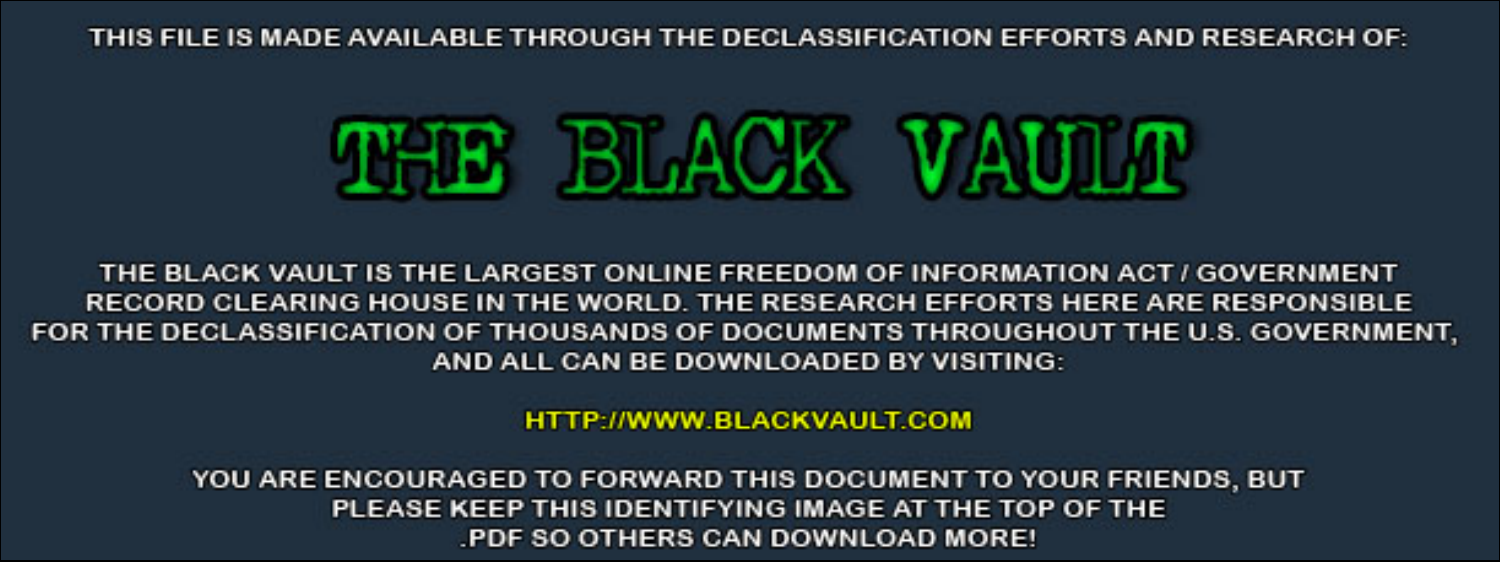TOP SECRET//COMINI//X1

## (U) Cryptologic Almanac 50<sup>th</sup> Anniversary Series

## 48/8/13 "Night of the Living Coup": The 18/19 August 1991 Coup in Moscow! (S/SH) One of the tasks of intelligence is to detect events of strategic importance before they occur. To do this effectively, it helps analysts and watch officers to have an idea of the signs or indications for which to look. (SHST) In the summer of 1991, there was a chance for a coup involving conservative members of the Communist Party of the Soviet Union (CPSU) and the military and the security services headed by the KGB. President Mikhail Gorbachev had tried for years, unsuccessfully, to effect political, social, and economic reforms of the Soviet system. There was much dissatisfaction with his EO  $1.4.(c)$ regime from both conservative and liberal sources. Externally, the Warsaw Pact had dissolved.  $EO 1.4. (c)$ P.L. 86-36 Gorbachev and the presidents of the various Soviet republics were scheduled to sign a new Union Treaty that would redefine the federal relationships within the USSR. This action may have sparked the actual coup attempt when it came. (S//SI) Since the previous November, when a disgruntled Russian citizen apparently had discharged a hunting rifle near Gorbachev during the annual parade celebrating the Bolshevik Revolution of 1917, a possible coup. There had been unverified rumors and stories of  $\overline{\epsilon}$  1.4. (c) Soviet paratroops hiding in the woods around Moscow and secret alerts by units of the Soviet armed forces.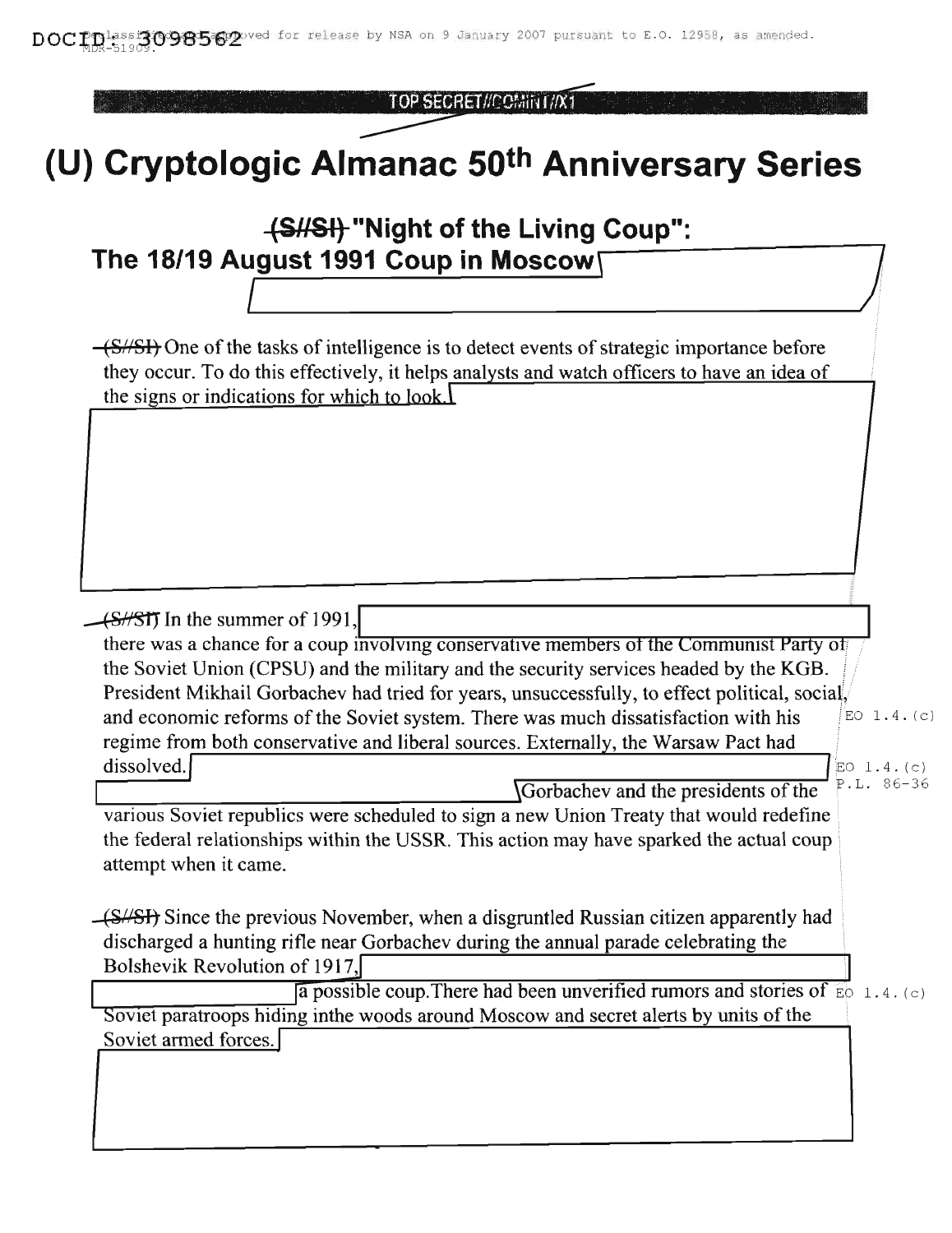**DOCID: 3098562**

 $EO$  1.4. (c)  $P L. 86-36$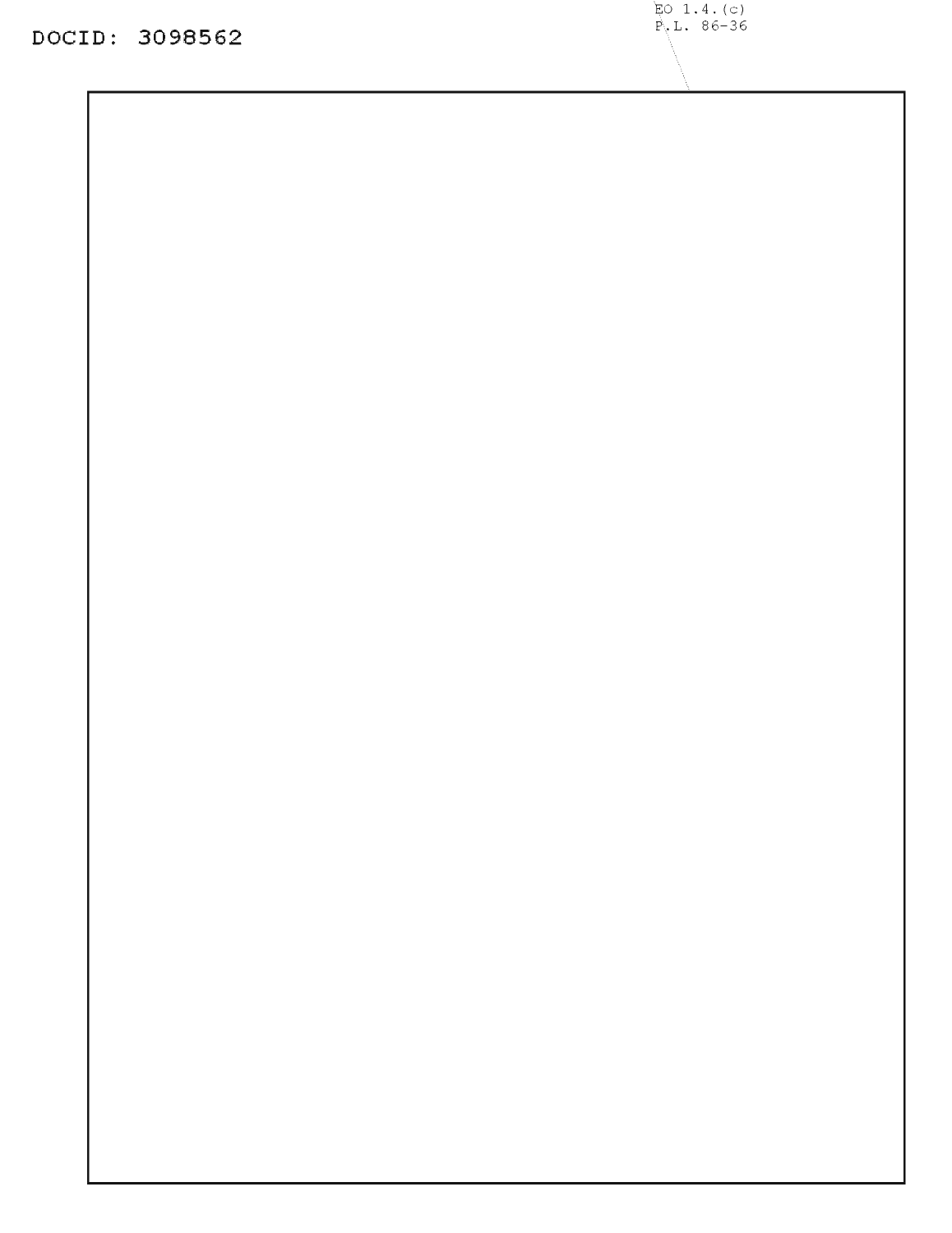(TS//SI) Then it happened. At 0305Z on the morning of 19 August, the Soviet news agency TASS announced that Gorbachev was unable to fulfill his duties as president of the USSR due to bad health. The vice president, Gennadiy Yanayev, would assume the role of president.

EO  $1.4.$  (c)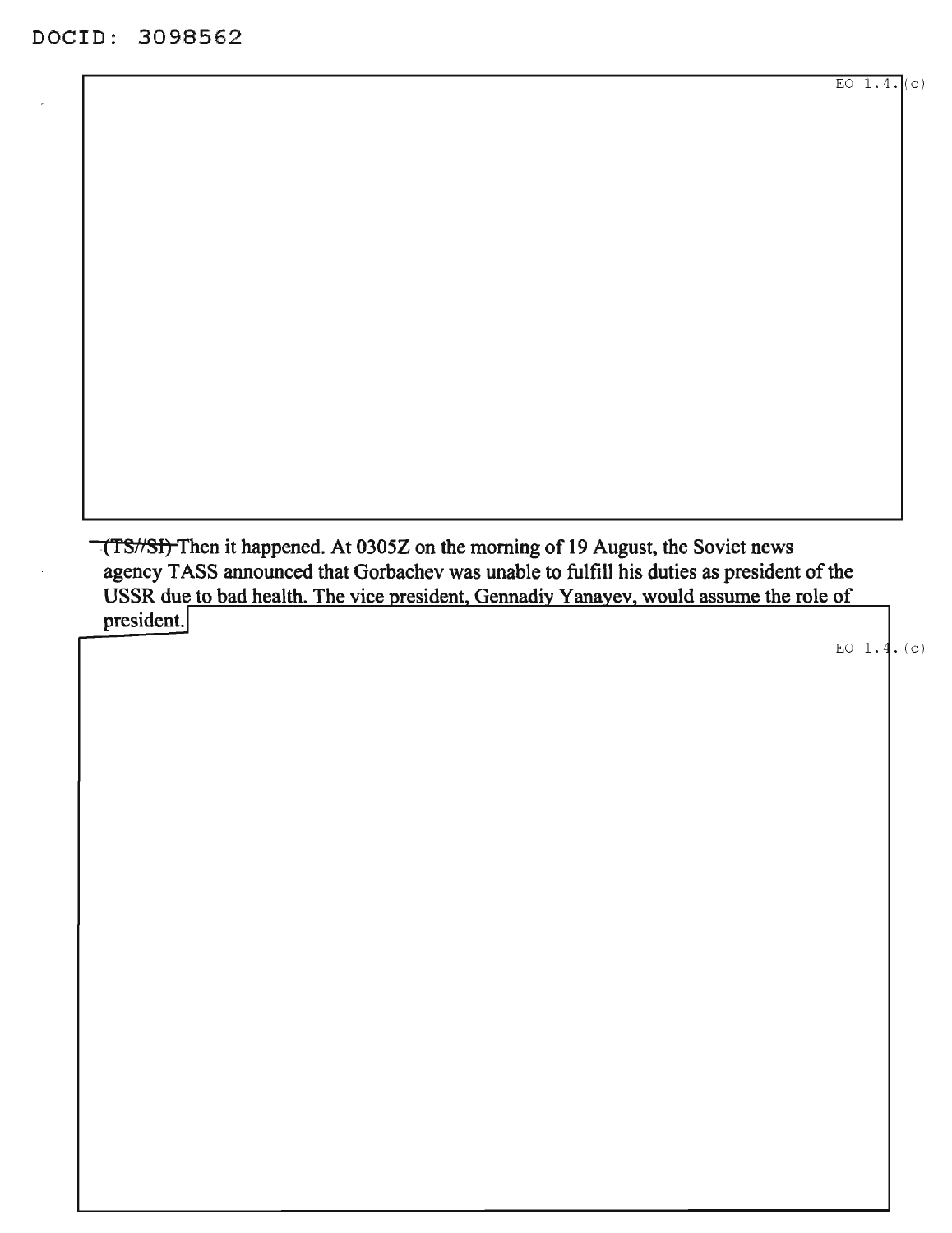$\vert$  By late 19 August, centers of resistance to the coup forces were forming quickly. The most important was Boris Yeltsin, whose speech from atop a tank outside the Russian parliament literally and symbolically rallied the anti-coup elements. The most critical point of the coup was reached on the evening of 20 August. Teams of paratroops and special troops from the MVD and KGB were ordered to storm the Russian Parliament, known as the White House, and to clear barricades from Moscow's streets that had been put up by citizens groups. Helicopter gunships were in the air to support these actions. However, several commanders of these teams refused to follow the order. Theywere unwilling to fire on their own citizens. With this option gone, the coup fizzled out. Many senior military commanders, who had not participated in the coup, began recalling troops from alert status. Late on 21 August, members of the State Committee for the State of the Emergency flew to Crimea to plead their case to Gorbachev. He was in no mood to forgive them. He returned to Moscow early on the morning of 22 August. The coup was over. But so was the old Soviet Union.